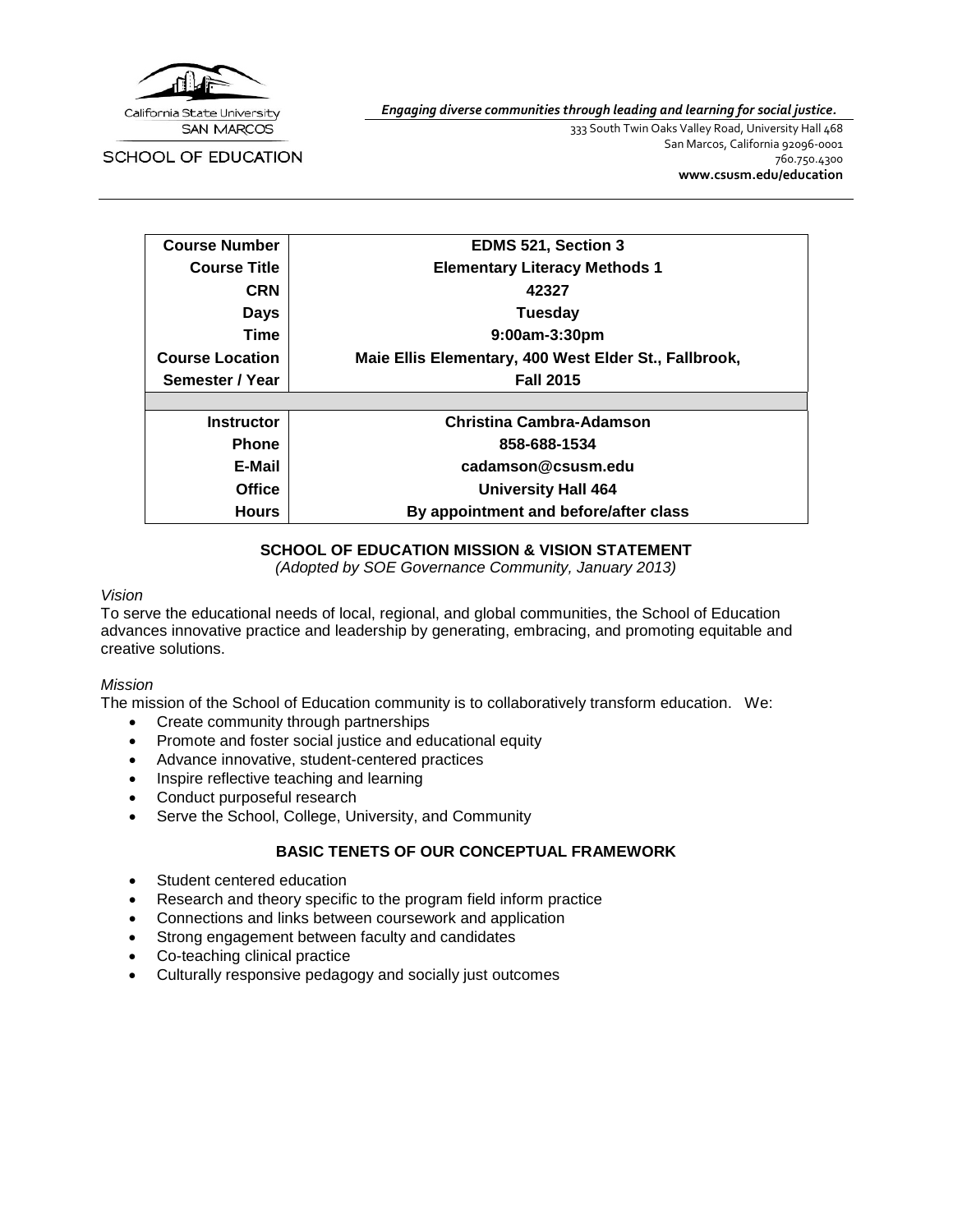# **TABLE OF CONTENTS**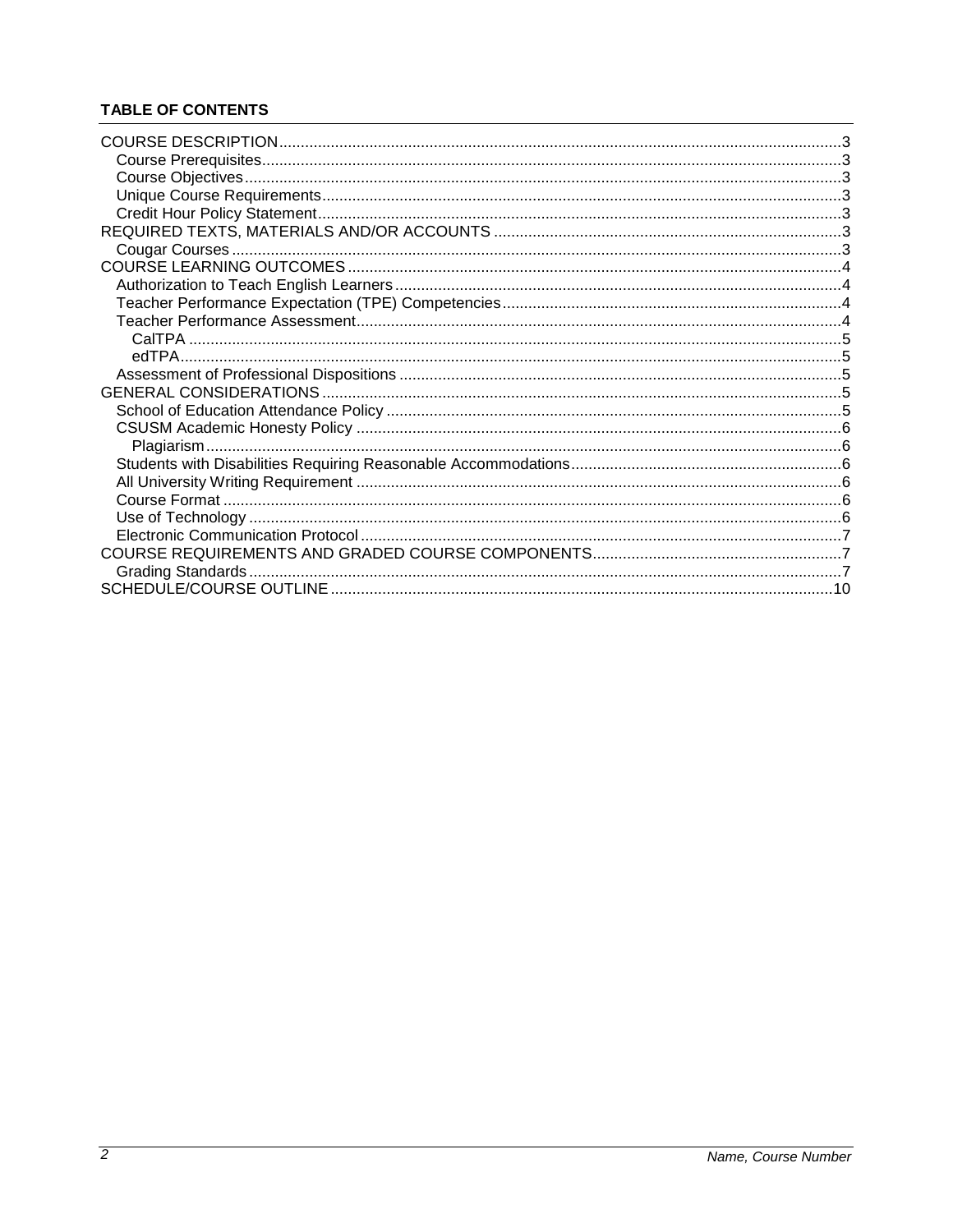## **COURSE DESCRIPTION**

<span id="page-2-0"></span>The primary aim of this course is for students to develop an understanding of the theory, methodology, and assessment of English language arts and second language learning in integrated and inclusive elementary and middle school classrooms.

#### <span id="page-2-1"></span>**Course Prerequisites**

Admission to the SOE Multiple Subject Credential Program

#### <span id="page-2-2"></span>**Course Objectives**

KNOWLEDGE - Teacher candidates will:

- Gain an understanding of how a first and second language is acquired.
- Gain an understanding of the reading process and its relationship to thought, language and learning and the knowledge of reading content including: word analysis, fluency, vocabulary- academic language- and background knowledge, reading comprehension, literary response and analysis.
- Gain understanding of how to learn to read and write in first and second languages.
- Become familiar with how to "deliver a comprehensive program of systematic, explicit instruction in reading, writing, listening, and speaking aligned to the California Common Core State Standards.
- Become familiar with multiple monitoring measures within the three basic types of assessments to determine students' progress towards state adopted content standards.
- Become familiar with differentiated reading instruction and interventions to meet the needs of the full range of learners (including struggling readers, students with special needs, English learners, speakers of non-standard English, and advanced learners) who have varied reading levels and language backgrounds.

#### <span id="page-2-3"></span>**Unique Course Requirements**

Students will be required to do classroom observations in schools.

## <span id="page-2-4"></span>**Credit Hour Policy Statement**

This course is delivered in a face-to-face instruction model. Students are expected to spend a minimum of two hours outside of the classroom each week for each unit of credit engaged in learning. For courses with a "lecture" mode of instruction over an entire semester, each unit of credit corresponds to an 'hour' of classtime and two hours of student learning outside of class.

## **REQUIRED TEXTS, MATERIALS AND/OR ACCOUNTS**

<span id="page-2-5"></span>Cooper, J. D., Kiger, N., & Robinson, M. (2014). *Constructing Literacy, 9th Edition*. Upper Saddle River, NJ: Prentice Hall. ISBN: 978-1-111-35392-6

*\*Note: To save money or to spread out the cost, chapters can be purchased one at a time or the e-book can be rented from the publisher.*

#### <span id="page-2-6"></span>**Cougar Courses**

All course articles and videos will available on the Cougar Course.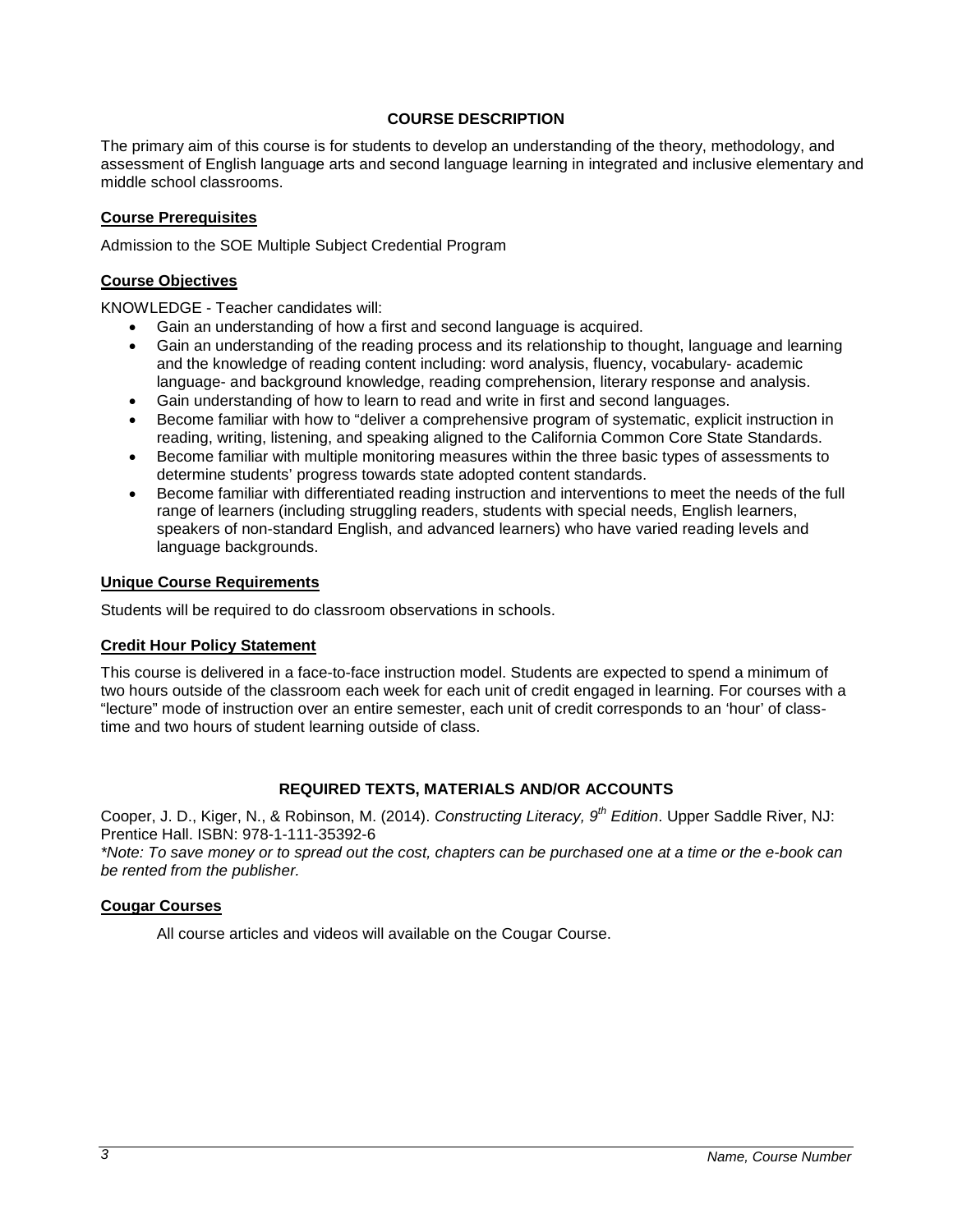# **COURSE LEARNING OUTCOMES**

<span id="page-3-0"></span>SKILL-Teacher candidates will:

- Become sensitive observers of children's language using behaviors.
- Demonstrate knowledge and ability to utilize multiple monitoring measures within the three basic types of assessments to determine students' progress towards state adopted content standards: entry level assessment for instructional planning, monitoring student progress, post test or summative assessment.
- Be able to analyze and interpret results [of children's reading and writing behaviors] to plan effective and differentiated instruction and interventions.
- Demonstrate knowledge of components of effective instructional delivery in reading, writing and listening and speaking.
- Develop the ability to select appropriate materials and instructional strategies to meet the individual needs of students and use "State Board of Education (SBE)-adopted core instructional materials for both instruction and intervention.
- Develop the ability to differentiate literacy instruction in order to provide Universal Access.
- Learn how to organize the classroom for teaching reading and writing to the full range of learners (including struggling readers, students with special needs, English learners, speakers of nonstandard English, and advanced learners) who have varied reading levels and language backgrounds

ATTITUDES AND VALUES – Teacher candidates will:

- Develop an appreciation for the natural language abilities children possess for processing and producing print.
- To appreciate the need and value of integrating reading writing into all curricular areas
- Affirm the importance of a rich environment for an effective language arts program.
- Develop a sensitivity to and appreciation for culturally and linguistically diverse learners.
- Develop a respect for each student, his/her abilities and background and the student's right to instruction that meets his/her individual needs.

## <span id="page-3-1"></span>**Authorization to Teach English Learners**

This credential program has been specifically designed to prepare teachers for the diversity of languages often encountered in California public school classrooms. The authorization to teach English learners is met through the infusion of content and experiences within the credential program, as well as additional coursework. Candidates successfully completing this program receive a credential with authorization to teach English learners. *(Approved by CCTC in SB 2042 Program Standards, August 02)*

## <span id="page-3-2"></span>**Teacher Performance Expectation (TPE) Competencies**

The course objectives, assignments, and assessments have been aligned with the CTC standards for Multiple Subject Credential. This course is designed to help teachers seeking a California teaching credential to develop the skills, knowledge, and attitudes necessary to assist schools and district in implementing effective programs for all students. The successful candidate will be able to merge theory and practice in order to realize a comprehensive and extensive educational program for all students. You will be required to formally address the following TPEs in this course:

#### **TPE 1A- Subject-Specific Pedagogical Skills for Multiple Subject Teaching Assignments: Reading Language Arts**.

## <span id="page-3-3"></span>**Teacher Performance Assessment**

Beginning July 1, 2008 all California credential candidates must successfully complete a state-approved Teacher Performance Assessment (TPA), as part of the credential program of preparation. During the 2015- 16 academic year the CSUSM credential programs will use either the CalTPA (California Teacher Performance Assessment) or the edTPA (Educative Teacher Performance Assessment).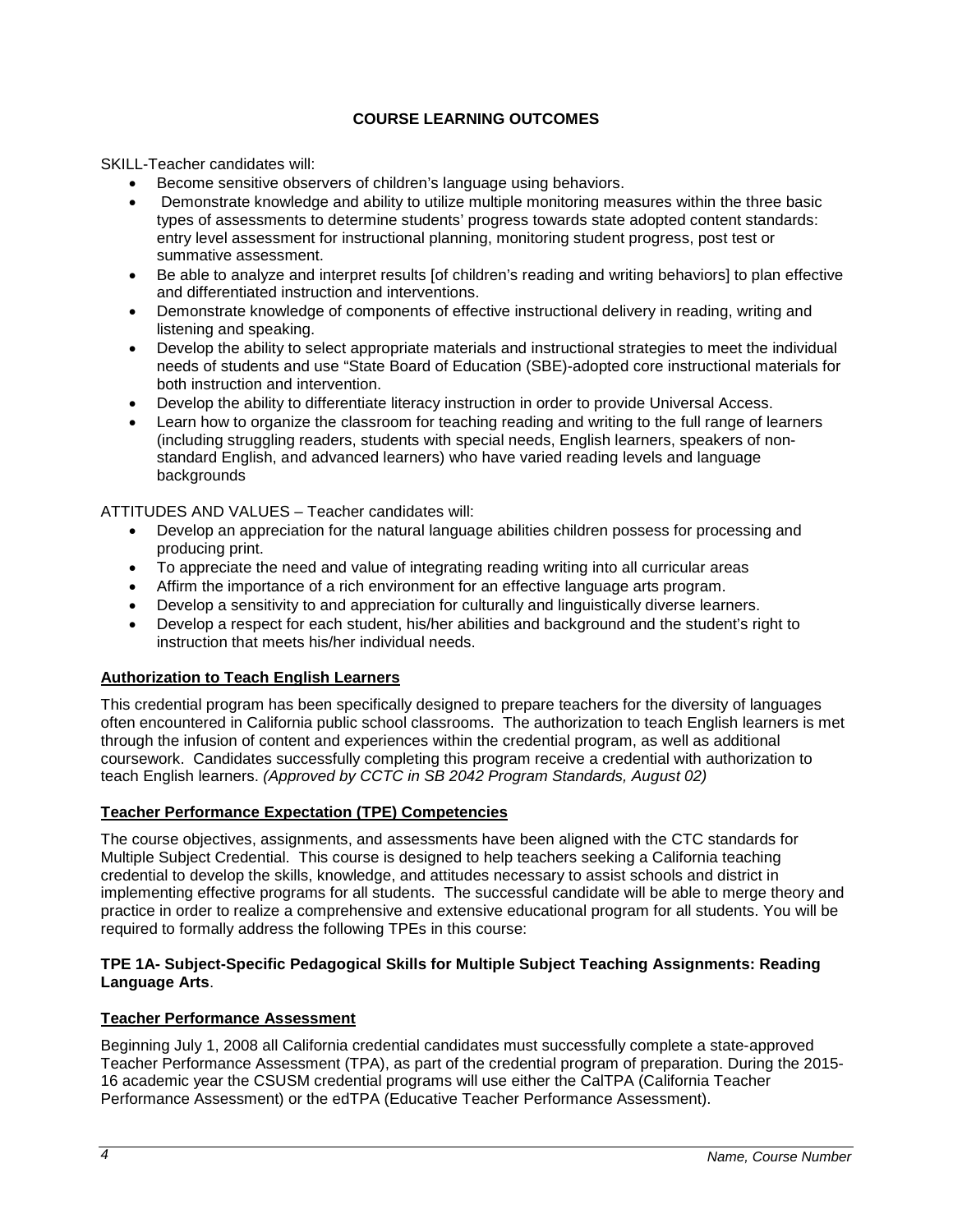<span id="page-4-0"></span>Check with your program coordinator to determine which assessment is used for your credential program.

# **CalTPA**

To assist with your successful completion of the CalTPA, a series of informational seminars are offered over the course of the program. TPA related questions and logistical concerns are to be addressed during the seminars. Your attendance to TPA seminars will greatly contribute to your success on the assessment. The CalTPA Candidate Handbook, TPA seminar schedule, and other TPA support materials may be found on the SOE website:

<http://www.csusm.edu/education/CalTPA/ProgramMaterialsTPA.html>

# <span id="page-4-1"></span>**edTPA**

Beginning in fall 2015, for newly entering initial candidates, the CSUSM assessment system is the edTPA. To assist with your successful completion of the edTPA, a capstone class is part of your curriculum. In this class edTPA related questions and logistical concerns are addressed. Additional support materials are available on the edTPA website:

[http://www.edtpa.com/PageView.aspx?f=GEN\\_Candidates.html](http://www.edtpa.com/PageView.aspx?f=GEN_Candidates.html)

Additionally, to support your success in your credential program and with TPA, SOE classes use common pedagogical language, lesson plans (lesson designs), and unit plans (unit designs).

## <span id="page-4-2"></span>**Assessment of Professional Dispositions**

Assessing a candidate's dispositions within a professional preparation program is recognition that teaching and working with learners of all ages requires not only specific content knowledge and pedagogical skills, but positive attitudes about multiple dimensions of the profession. The School of Education has identified six dispositions – social justice and equity, collaboration, critical thinking, professional ethics, reflective teaching and learning, and life-long learning—and developed an assessment rubric. For each dispositional element, there are three levels of performance - *unacceptable*, *initial target*, and *advanced target*. The description and rubric for the three levels of performance offer measurable behaviors and examples.

The assessment is designed to provide candidates with ongoing feedback for their growth in professional dispositions and includes a self-assessment by the candidate. The dispositions and rubric are presented, explained and assessed in one or more designated courses in each program as well as in clinical practice. Based upon assessment feedback candidates will compose a reflection that becomes part of the candidate's Teaching Performance Expectation portfolio. Candidates are expected to meet the level of *initial target* during the program.

## **GENERAL CONSIDERATIONS**

## <span id="page-4-4"></span><span id="page-4-3"></span>**School of Education Attendance Policy**

Due to the dynamic and interactive nature of courses in the School of Education, all candidates (course participants) are expected to attend all classes and participate actively. At a minimum, candidates (course participants) must attend more than 80% of class time, or s/he may not receive a passing grade for the course at the discretion of the instructor. Individual instructors may adopt more stringent attendance requirements. Should the candidate (course participants) have extenuating circumstances, s/he should contact the instructor as soon as possible. *(Adopted by the COE Governance Community, December, 1997).*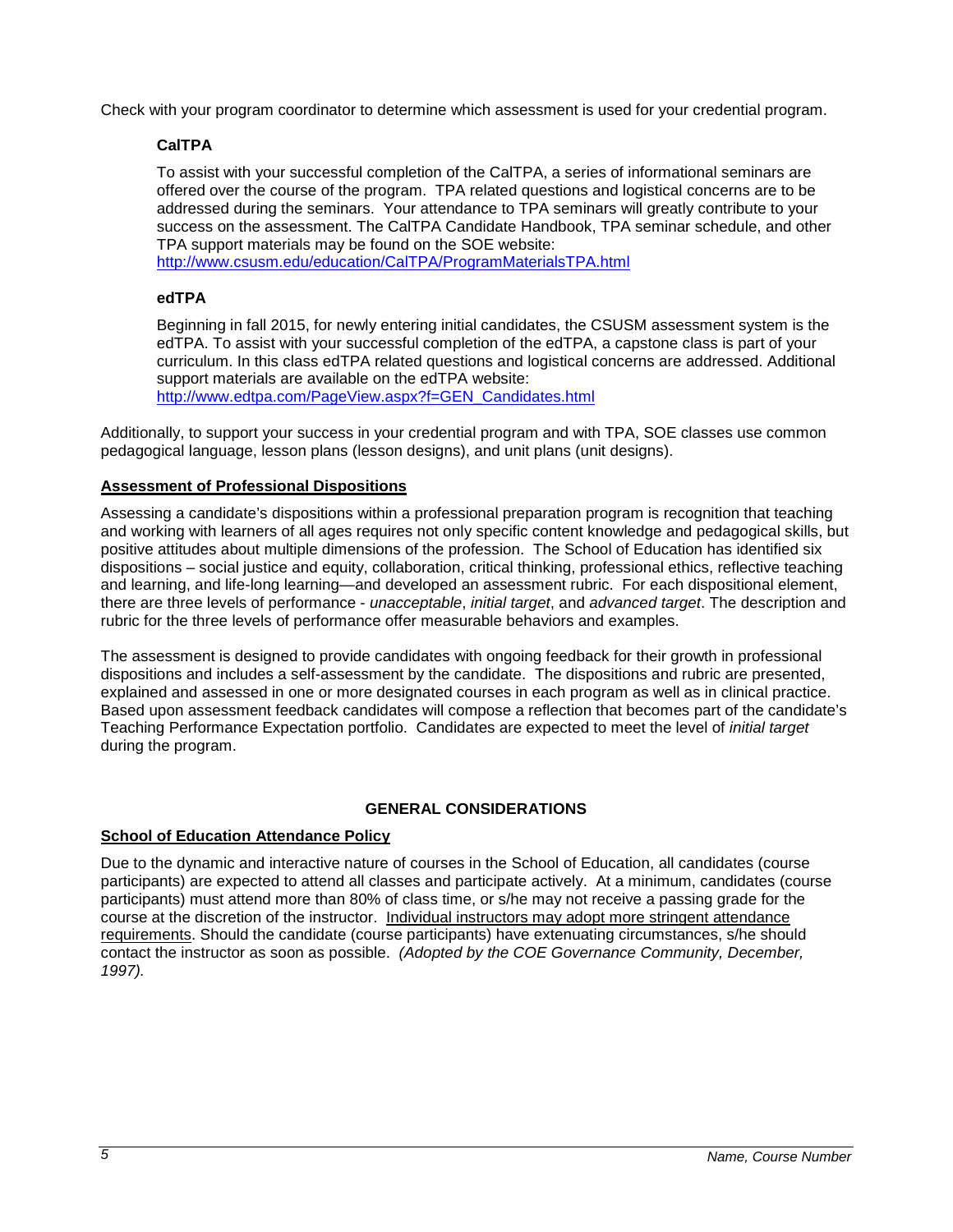# <span id="page-5-0"></span>**CSUSM Academic Honesty Policy**

Students will be expected to adhere to standards of academic honesty and integrity, as outlined in the Student Academic Honesty Policy. All assignments must be original work, clear and error-free. All ideas/material that are borrowed from other sources must have appropriate references to the original sources. Any quoted material should give credit to the source and be punctuated accordingly.

Academic Honesty and Integrity: Students are responsible for honest completion and representation of their work. Your course catalog details the ethical standards and penalties for infractions. There will be zero tolerance for infractions. If you believe there has been an infraction by someone in the class, please bring it to the instructor's attention. The instructor reserves the right to discipline any student for academic dishonesty, in accordance with the general rules and regulations of the university. Disciplinary action may include the lowering of grades and/or the assignment of a failing grade for an exam, assignment, or the class as a whole.

Incidents of Academic Dishonesty will be reported to the Dean of Students. Sanctions at the University level may include suspension or expulsion from the University. Refer to the full Academic Honesty Policy at: [http://www.csusm.edu/policies/active/documents/Academic\\_Honesty\\_Policy.html](http://www.csusm.edu/policies/active/documents/Academic_Honesty_Policy.html)

## <span id="page-5-1"></span>**Plagiarism**

As an educator, it is expected that each candidate (course participant) will do his/her own work, and contribute equally to group projects and processes. Plagiarism or cheating is unacceptable under any circumstances. If you are in doubt about whether your work is paraphrased or plagiarized see the Plagiarism Prevention for Students website [http://library.csusm.edu/plagiarism/index.html.](http://library.csusm.edu/plagiarism/index.html) If there are questions about academic honesty, please consult the University catalog.

#### <span id="page-5-2"></span>**Students with Disabilities Requiring Reasonable Accommodations**

Students with disabilities who require reasonable accommodations must be approved for services by providing appropriate and recent documentation to the Office of Disabled Student Services (DSS). This office is located in Craven Hall 4300, and can be contacted by phone at (760) 750-4905, or TTY (760) 750- 4909. Students authorized by DSS to receive reasonable accommodations should meet with their instructor during office hours or, in order to ensure confidentiality, in a more private setting.

## <span id="page-5-3"></span>**All University Writing Requirement**

Every course at the university, including this one, must have a writing requirement of at least 2500 words. Writing requirements for this class will be met through the signature assignments as described below.

## <span id="page-5-4"></span>**Course Format**

This course is offered in a traditional face to face format over an eight week cycle.

#### <span id="page-5-5"></span>**Use of Technology**

Candidates (Course participants) are expected to demonstrate competency in the use of various forms of technology (i.e. word processing, electronic mail, Moodle, use of the Internet, and/or multimedia presentations). Specific requirements for course assignments with regard to technology are at the discretion of the instructor. Keep a digital copy of all assignments for use in your teaching portfolio. All assignments will be submitted online, and some will be submitted in hard copy as well. Details will be given in class.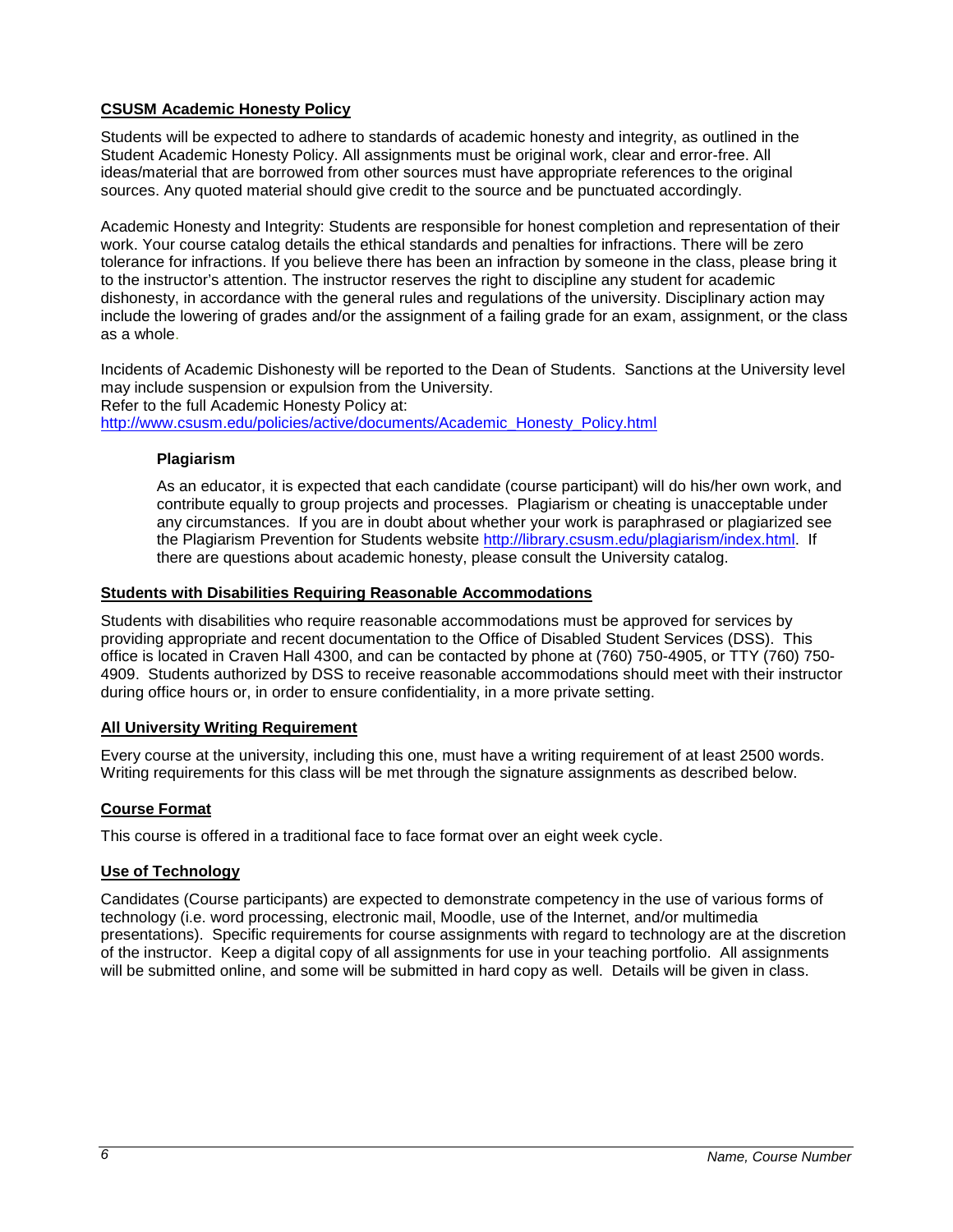## <span id="page-6-0"></span>**Electronic Communication Protocol**

Electronic correspondence is a part of your professional interactions. If you need to contact the instructor, email is often the easiest way to do so. It is my intention to respond to all received e-mails in a timely manner. Please be reminded that e-mail and on-line discussions are a very specific form of communication, with their own nuances and etiquette. For instance, electronic messages sent in all upper case (or lower case) letters, major typos, or slang, often communicate more than the sender originally intended. With that said, please be mindful of all e-mail and on-line discussion messages you send to your colleagues, to faculty members in the School of Education, or to persons within the greater educational community. All electronic messages should be crafted with professionalism and care.

Things to consider:

- Would I say in person what this electronic message specifically says?
- How could this message be misconstrued?
- Does this message represent my highest self?
- Am I sending this electronic message to avoid a face-to-face conversation?

In addition, if there is ever a concern with an electronic message sent to you, please talk with the author in person in order to correct any confusion.

#### **COURSE REQUIREMENTS AND GRADED COURSE COMPONENTS**

<span id="page-6-1"></span>Assignments are to be turned in on the due date, no exceptions. Hand-written work is not accepted. Assignments should use size 12 font and be double-spaced. Proofread and edit word-processed assignments prior to submission to ensure the text is error-free (grammar, spelling), and ideas are logically and concisely presented. All citations, where appropriate, should use American Psychological Association (APA) format. Rubrics for each assignment are posted in our Cougar Courses container.

| <b>Assignment</b>                                                 | <b>Points</b><br><b>Possible</b> |
|-------------------------------------------------------------------|----------------------------------|
| <b>First Grade Observation</b>                                    | 30                               |
| (September 29, 2015)<br><b>Investigating Literacy Assessments</b> |                                  |
| (October 6, 2015)                                                 | 25                               |
| <b>Literacy Lesson Plan</b>                                       |                                  |
| Focus: Reading Comprehension                                      | 30                               |
| (October 13, 2015)                                                |                                  |
| Journal                                                           | 15                               |
| (October 20, 2015)                                                |                                  |
| <b>Total Points</b>                                               | 100                              |

## <span id="page-6-2"></span>**Grading Standards**

| А       | 93-100 | А- | 90-92 |           |       |
|---------|--------|----|-------|-----------|-------|
| B+      | 87-89  | в  | 83-86 | <b>B-</b> | 80-82 |
| $c_{+}$ | 77-79  | C. | 73-76 | $c-$      | 70-72 |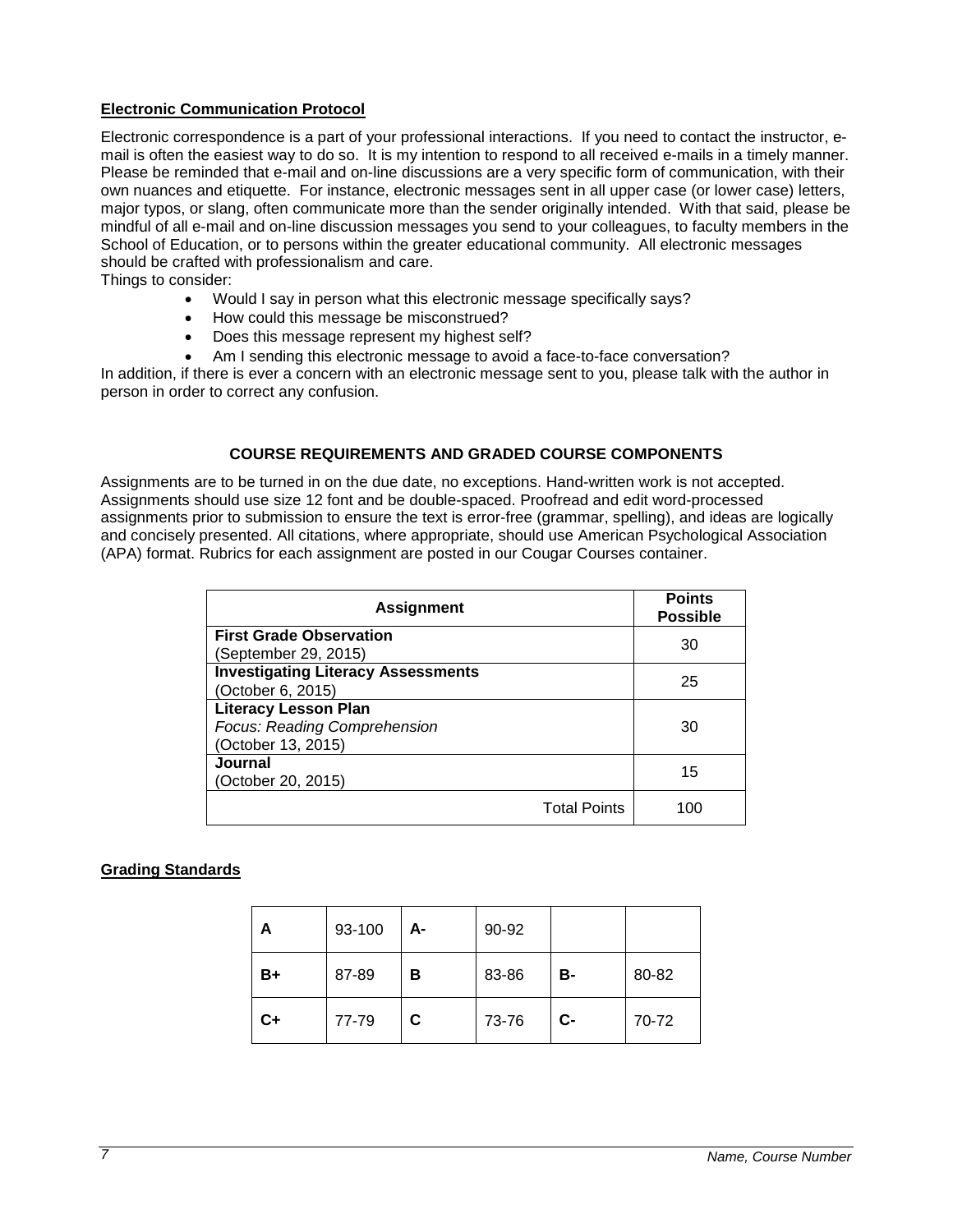# *FIRST GRADE OBSERVATION (Due on Cougar Courses: September 29, 2015 by midnight)*

In both the Literacy courses (EDMX 521 and EDMX 622), you will study topics in literacy instruction related to RICA domains and essential for helping all students develop as strong readers, writers, speakers, and listeners.

| <b>RICA DOMAINS</b>                                          |  |  |  |
|--------------------------------------------------------------|--|--|--|
| Embedded in each area: Assessment, Universal                 |  |  |  |
| Access/Differentiated Instruction, Oral Language and Writing |  |  |  |
| Domain 1: Planning Reading Instruction based on Assessment   |  |  |  |
| Domain 2: Word Analysis                                      |  |  |  |
| Domain 3: Fluency                                            |  |  |  |
| Domain 4: Vocabulary, Academic Language, and Background      |  |  |  |
| Knowledge                                                    |  |  |  |
| Domain 5: Comprehension                                      |  |  |  |

You will spend the morning of September 24 in a first grade classroom of your choice (or at Maie Ellis Elementary) to observe literacy instruction:

- Phonemic Awareness and Phonics
- Concepts About Print
- Spelling
- Reading Comprehension
- Oral Language Development
- Vocabulary Development
- Writing

After our in-class debrief, reflect upon what you saw and how it connected (or did not connect) to the theories you are learning this semester. Think about why the teacher made the pedagogical decisions that he/she did. Use the following questions to guide your reflection but do not think of them as a checklist to answer.

- 1. How was the room organized, the physical layout?
- 2. Was there a classroom library? Was it organized in any particular way?
- 3. What opportunities did students have for independent reading? Did they choose what they read?
- 4. Did the teacher work in small groups? How were the groups organized? How were students placed in groups?
- 5. How did the teacher differentiate instruction? How did she meet the needs of all the students?
- 6. What was the rest of the class doing when the teacher worked in small groups?
- 7. What literacy concepts (see list above) did you observe?
- 8. Did you notice a difference between teaching and assigning?
- 9. Did the teacher read aloud? What? For how long?
- 10. How much time was spent on reading instruction?
- 11. Was it a literacy rich environment? How so?
- 12. Was there evidence of student work in the room? What kind?
- 13. Did you see any kind of reading assessment? What was it? What was being assessed?
- 14. What else did you notice?

Your final reflection will be a narrative about what you saw and your analysis of those observations.

## *INVESTIGATING LITERACY ASSESSMENTS (Due on Cougar Courses: October 6, 2015 by midnight)*

This assignment is designed to familiarize you with assessment as a way of collecting evidence about student learning. In class we will discuss the purpose of various entry-level, progress-monitoring, and summative assessment tools so that you learn to make informed decisions in your own practice.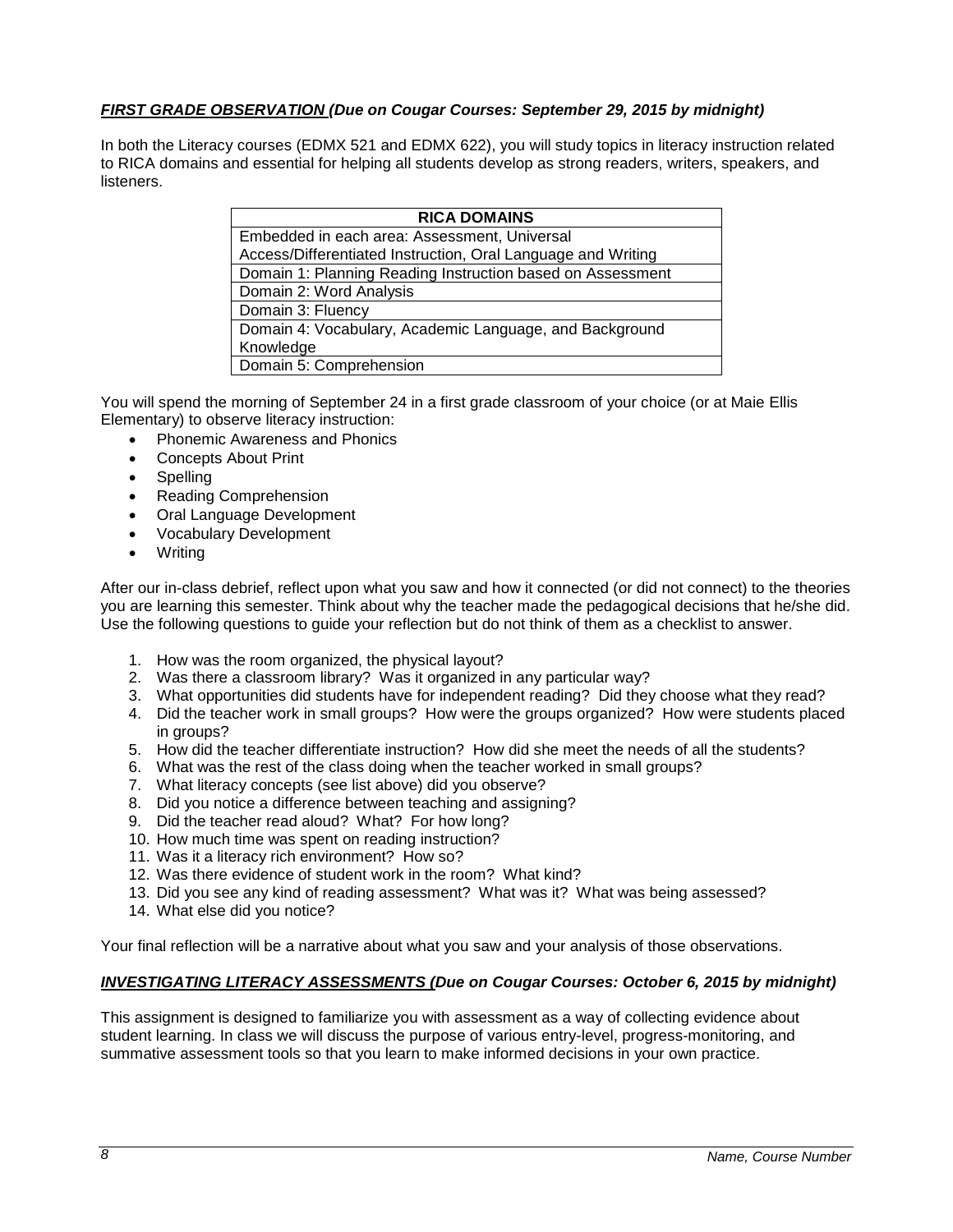You will then identify two ways of assessing various literacy concepts (as described in the RICA) by completing an assessment menu. A rubric and more detailed template are posted in our Cougar Courses container; please use the template in the container for your work.

| <b>ASSESSMENT MENU</b>               |                                                                                               |                                                                 |                                                                                               |                                                                 |
|--------------------------------------|-----------------------------------------------------------------------------------------------|-----------------------------------------------------------------|-----------------------------------------------------------------------------------------------|-----------------------------------------------------------------|
| <b>RICA Domain</b>                   | <b>Assessment #1:</b><br>What is it? What is<br>its purpose? What<br>data will you<br>gather? | Is it entry-level,<br>progress-<br>monitoring, or<br>summative? | <b>Assessment #2:</b><br>What is it? What is<br>its purpose? What<br>data will you<br>gather? | Is it entry-level,<br>progress-<br>monitoring, or<br>summative? |
| Word analysis                        |                                                                                               |                                                                 |                                                                                               |                                                                 |
| Fluency                              |                                                                                               |                                                                 |                                                                                               |                                                                 |
| Academic<br>language &<br>vocabulary |                                                                                               |                                                                 |                                                                                               |                                                                 |
| Comprehension                        |                                                                                               |                                                                 |                                                                                               |                                                                 |
| Background<br>knowledge              |                                                                                               |                                                                 |                                                                                               |                                                                 |

# *READING COMPREHENSION LESSON PLAN (Due on Cougar Courses: October 13, 2015 by midnight)*

Following the lesson plan format you will learn in EDMX 511, design a lesson where you teach a **reading comprehension strategy** to any grade level. It can be small group or whole group instruction as long as you are explicitly teaching the students one aspect of becoming a proficient reader. This lesson MUST explicitly teach a reading comprehension strategy, and the focus in 622 will be writing strategies. Reading comprehension strategies will be taught during each Wednesday class session.

## *JOURNAL (Due in class: October 20, 2015)*

You will engage in an ongoing discussion with your professor and your classmates about the readings as they connect to our in-class discussions. Keep your reading notes in the same location as your notes from class. You will read each week's readings BEFORE class starts and respond to them in the journal. You may focus on themes you notice or questions you have or you may respond with your overall thinking on the topic. Bring your journal to class each week because we will share the journals with each other and respond to each other's writing.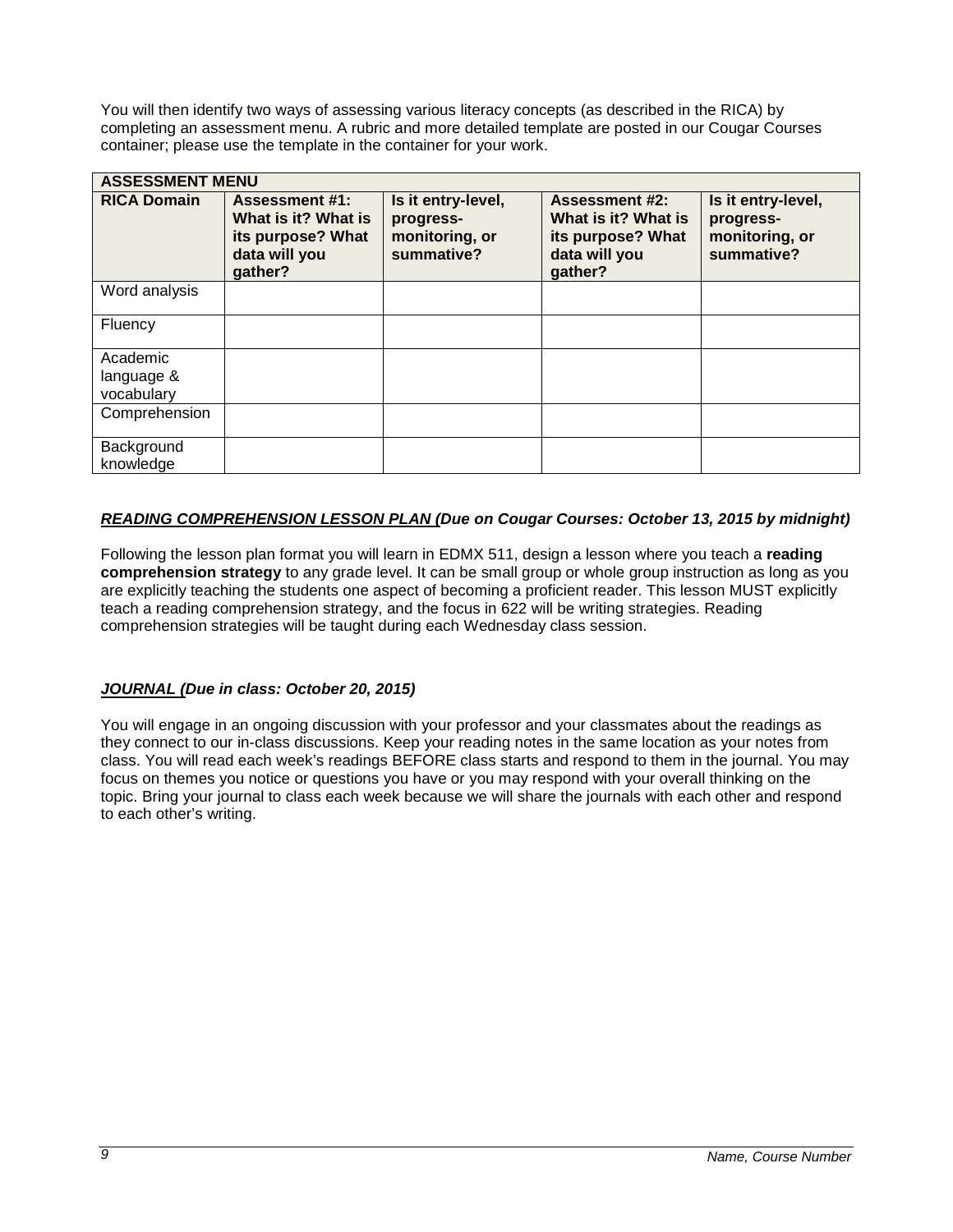# **SCHEDULE/COURSE OUTLINE**

<span id="page-9-0"></span>

| <b>Date</b>           | <b>Topic</b>                                                                                                                                   | <b>Assignment (if any)</b>                                                                                                                                        |  |
|-----------------------|------------------------------------------------------------------------------------------------------------------------------------------------|-------------------------------------------------------------------------------------------------------------------------------------------------------------------|--|
| Session 1<br>9/1/15   | Overview of course<br>Creating a culture of literacy<br>What is language? What is literacy?                                                    | Read: Literacy chapter 1                                                                                                                                          |  |
| Session 2<br>9/8/2015 | Processes of literacy<br>Emergent literacy (e.g. phonemic<br>awareness, concepts about print)<br>Oral language development in the L1 and<br>L2 | RE-Read: Literacy chapter 1<br>Read: Literacy chapter 5                                                                                                           |  |
| Session 3<br>9/15/15  | Word analysis (e.g. phonics, chunking,<br>spelling)<br>California Common Core Standards<br>Instructional Organization                          | Read: Literacy chapters 3 & 6<br><b>Read: Common Core State Standards</b><br>(www.cde.ca.gov)                                                                     |  |
| Session 4<br>9/22/15  | <b>Discuss First Grade Observations</b><br>Assessment<br>Choosing just right fit books                                                         | Review: Any Literacy chapter that we have<br>already read<br>Read: Literacy chapter 11<br><b>First Grade Observations on 9/24</b>                                 |  |
| Session 5<br>9/29/15  | Comprehension instruction<br><b>Debrief First Grade Observations</b>                                                                           | Read: Literacy chapters 4 & 7<br><b>Due: Due: First Grade Observation Analysis</b><br>(September 29, 2015)                                                        |  |
| Session 6<br>10/6/15  | Considerations for designing effective<br>literacy lessons<br>Vocabulary and spelling                                                          | RE-Read: Literacy chapter 3 & 6<br><b>Due: Investigating Literacy Assessments</b><br>(October 6, 2015)                                                            |  |
| Session 7<br>10/13/15 | <b>Writing Instruction</b><br>Apps and websites                                                                                                | Read: Literacy chapters 2 & 8; Plus articles on<br><b>CC</b><br>Read: Literacy appendix "Good Books and<br>Where to Find Them<br><b>Due: Literacy Lesson Plan</b> |  |
| Session 8<br>10/20/15 | Strategies for choosing texts<br>Synthesis and closure                                                                                         | Read: Literacy appendix "Good Books and<br>Where to Find Them<br><b>Due: Journal</b>                                                                              |  |